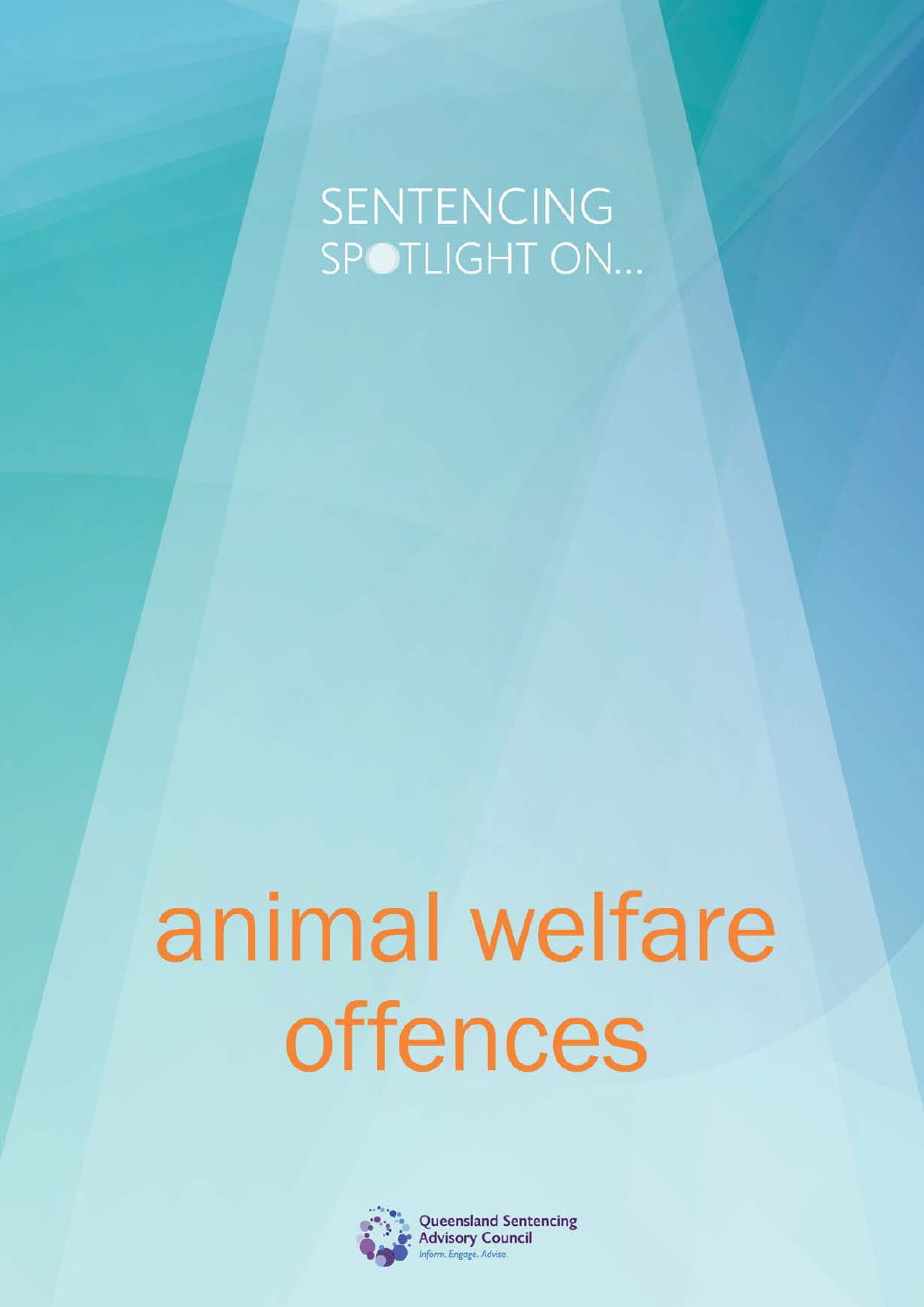### Sentencing Spotlight on… animal welfare offences

This *Sentencing Spotlight* examines sentencing outcomes for animal welfare offences finalised in Queensland courts between 2005-06 and 2017-18.

### Summary of offences 2005-06 to 2017-18



Source: Department of Justice and Attorney-General's Queensland Wide Inter-linked Courts (QWIC) database, as maintained by the Queensland Government Statistician's Office (QGSO).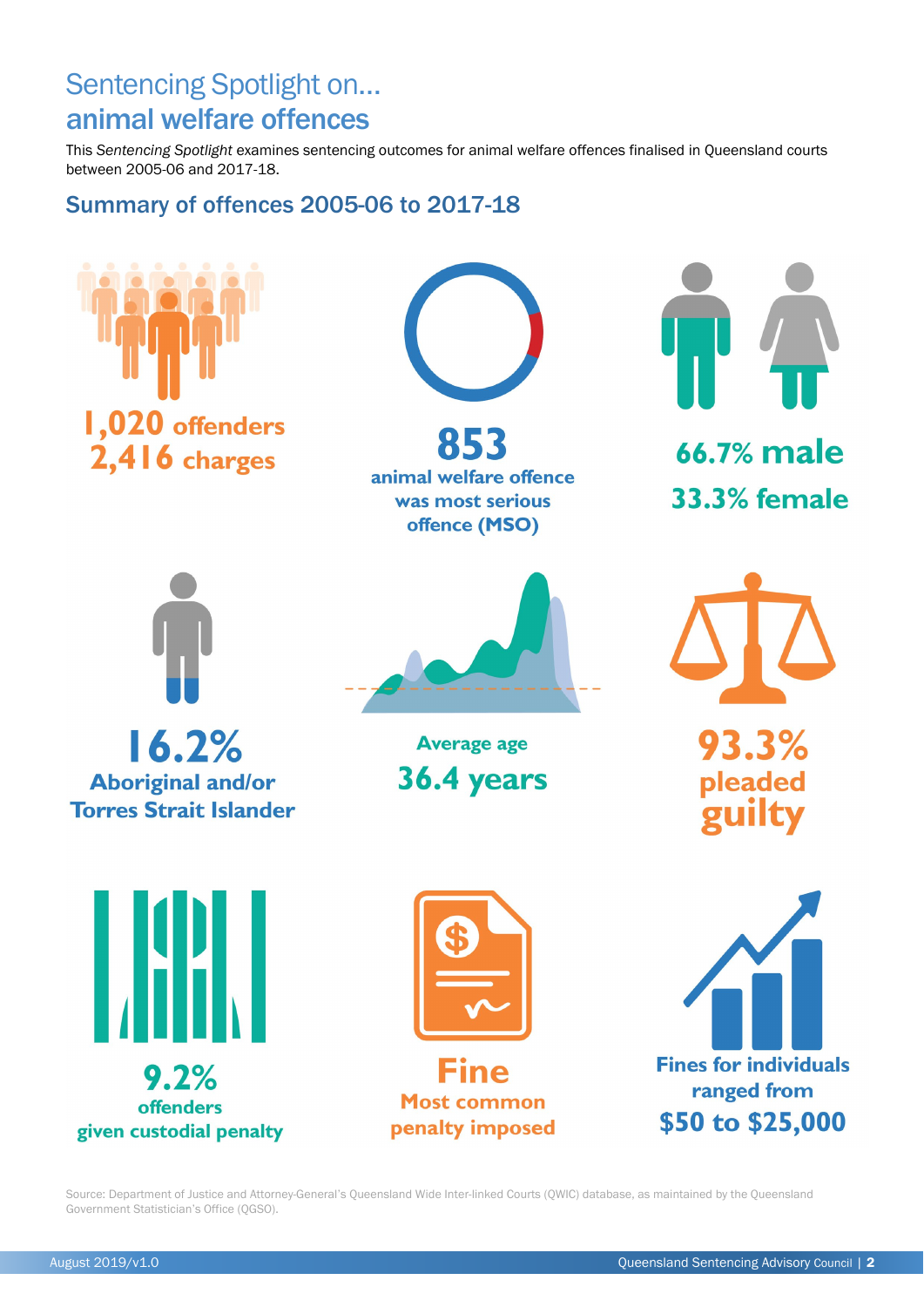# Animal welfare offences

There are a number of offences in Queensland which deal with animal welfare.

The offence of **animal cruelty** is set out under s 18 of the *Animal Care and Protection Act 2001* (Qld) which provides that "a person must not be cruel to an animal". This offence covers a range of unjustifiable and unreasonable behaviour such as beating, tormenting, transporting inappropriately, or killing an animal inhumanely. This offence carries a maximum penalty of three years imprisonment, or a fine of up to \$266,900. Amendments were introduced on 23 September 2013 to increase the maximum penalty, prior to these amendments the maximum penalty was two years imprisonment, or a fine of up to \$133,450.

There is also an offence of **serious animal cruelty** under s 242 of the *Criminal Code* (Qld) which provides that "a person who, with the intention of inflicting severe pain or suffering, unlawfully kills, or causes serious injury or prolonged suffering to, an animal commits a crime". The maximum penalty for serious animal cruelty is 7 years imprisonment. This offence was introduced in 2014 and applies to offences committed from 15 August 2014.[1](#page-3-0)

A person in charge of an animal must not **breach the** duty of care owed to the animal, which means the person must appropriately provide for the animal's needs, such as taking reasonable steps to provide food, water, and appropriate living conditions. Breach of duty of care is an offence under s 17 of the *Animal Care and Protection Act*  2001 (Qld) which carries a maximum penalty of 1 year imprisonment, or a fine of \$40,035.

*The Animal Care and Protection Act 2001* (Qld) also provides for a range of other offences involving animal welfare, including unreasonable abandonment of an animal, prohibited events, regulated surgical procedures (such as docking a dog's tail), use of baits or harmful substances, and blooding or coursing, amongst others. A full list of the offences considered in this *Sentencing Spotlight* is provided i[n Table 1.](#page-2-0) Throughout this *Sentencing Spotlight*, the phrase offences against animals will be used as a collective term for all of the offences described in this table.

The offence of injuring animals, which is set out under s 468 of the *Criminal Code* (Qld), is classified as a property offence and is outside the scope of this *Sentencing Spotlight*. The offence only applies to animals that are capable of being stolen, and is classified under the national standard offence classification as 'property damage other than by fire, explosion or graffiti'.[2](#page-3-1)

#### <span id="page-2-0"></span>Table 1: Offences against animals in Queensland

| <b>Legislation</b>                  | <b>Section</b>  | <b>Offence</b>                                           | <b>Maximum</b><br>jail term | <b>Maximum fine</b> |
|-------------------------------------|-----------------|----------------------------------------------------------|-----------------------------|---------------------|
| Criminal Code                       | s 242           | Serious animal cruelty                                   | 7 years                     | Not specified*      |
| Animal Care and Protection Act 2001 | s 18            | Animal cruelty                                           | 3 years                     | \$266,900.00        |
| Animal Care and Protection Act 2001 | s 17            | Breach of duty of care                                   | $1$ year                    | \$40,035.00         |
| Animal Care and Protection Act 2001 | s 19            | Unreasonable abandonment or release                      | $1$ year                    | \$40,035.00         |
| Animal Care and Protection Act 2001 | s <sub>21</sub> | Participation in prohibited event                        | 1 year                      | \$40,035.00         |
| Animal Care and Protection Act 2001 | s 22            | Presence at prohibited event                             | $1$ year                    | \$20,017.00         |
| Animal Care and Protection Act 2001 | s 23            | Cropping dog's ear                                       | n/a                         | \$13,345.00         |
| Animal Care and Protection Act 2001 | s 24            | Docking dog's tail                                       | n/a                         | \$13,345.00         |
| Animal Care and Protection Act 2001 | s 25            | Debarking operations                                     | $1$ year                    | \$40,035.00         |
| Animal Care and Protection Act 2001 | s 26            | Removing cat's claw                                      | $1$ year                    | \$40,035.00         |
| Animal Care and Protection Act 2001 | s <sub>27</sub> | Docking tail of cattle or horse                          | $1$ year                    | \$40,035.00         |
| Animal Care and Protection Act 2001 | s 30            | Causing captive animal to be injured or killed<br>by dog | $1$ year                    | \$40,035.00         |
| Animal Care and Protection Act 2001 | s 31            | Releasing animal for injury or killing by dog            | $1$ year                    | \$40,035.00         |
| Animal Care and Protection Act 2001 | s 32            | Using an animal for blooding or coursing                 | $1$ year                    | \$40,035.00         |
| Animal Care and Protection Act 2001 | s 33            | Obligation to exercise closely confined dogs             | n/a                         | \$2,669.00          |
| Animal Care and Protection Act 2001 | s 34            | Possession of prohibited trap or spur                    | n/a                         | \$13,345.00         |
| Animal Care and Protection Act 2001 | s 35            | Use of prohibited trap or spur                           | 1 year                      | \$40,035.00         |
| Animal Care and Protection Act 2001 | s 36            | Baits or harmful substances                              | $1$ year                    | \$40,035.00         |
| Animal Care and Protection Act 2001 | s 37            | Allowing animal to injure or kill another animal         | $1$ year                    | \$40,035.00         |
| Animal Care and Protection Act 2001 | s 161           | Failure to comply with animal welfare direction          | $1$ year                    | \$13,345.00         |

Note: fine amounts are calculated based on a penalty unit value of \$133.45 (current from 1 July 2019). The value of a penalty unit changes each financial year.

\* Under ss 45 and 46 of the *Penalties and Sentences Act 1992* (Qld), if a maximum fine is not specified and the case is heard in the Magistrates Court the maximum fine is \$22,019; if heard in the District Court the maximum fine is \$557,153; and if heard in the Supreme Court there is no limit on the maximum fine.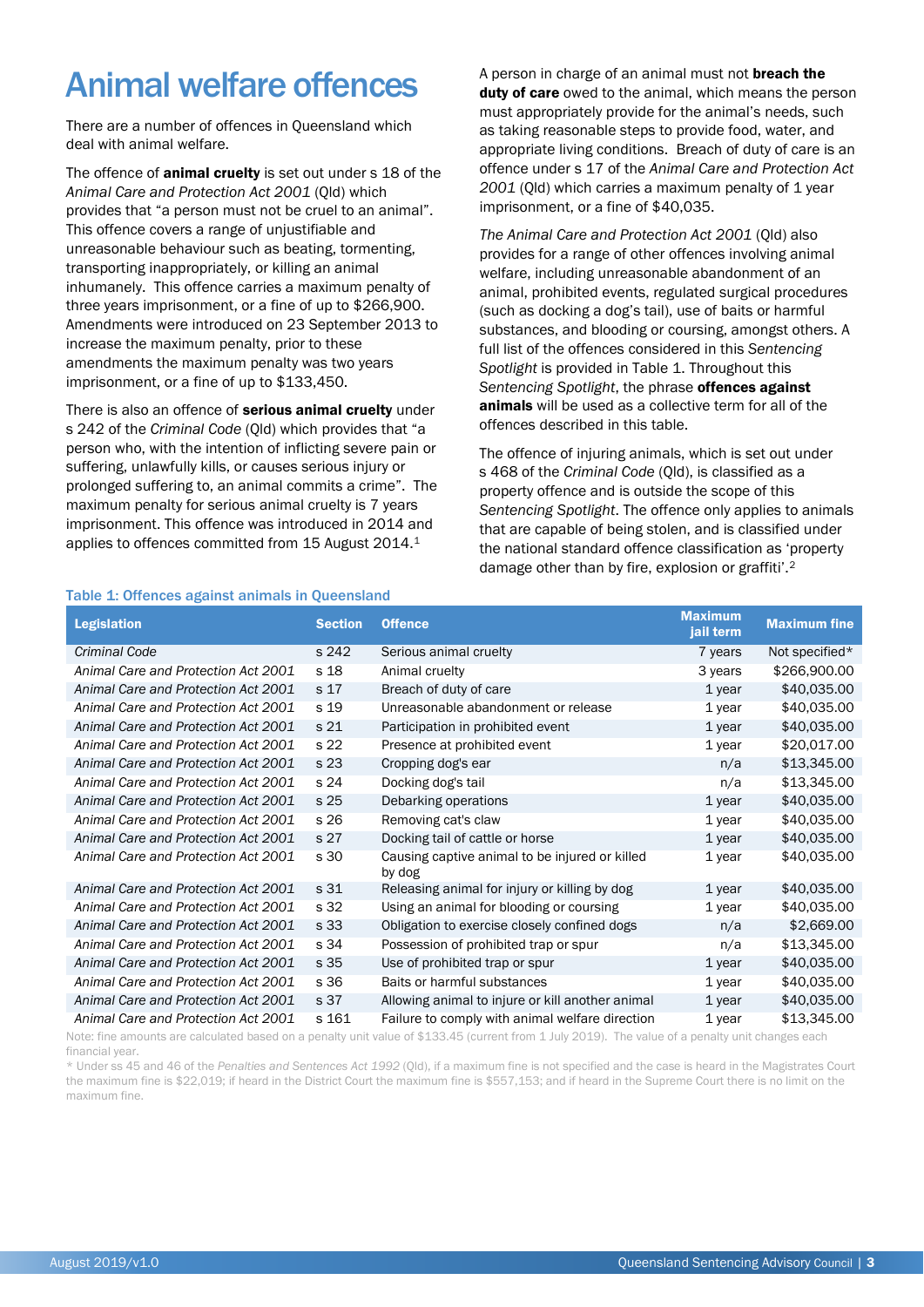#### <span id="page-3-2"></span>Figure 1: Number of sentenced cases involving offences against animals (MSO), 2005-06 to 2017-18

<span id="page-3-0"></span>

Source: Queensland Government Statistician's Office, Queensland Treasury - Courts Database, extracted November 2018.

## Number of offenders

<span id="page-3-1"></span>A total of 1,115 cases involving 1,020 offenders were sentenced for offences against animals between 2005-06 and 2017-18.[3](#page-3-5) These cases involved 2,416 charges of various offences against animals. In 853 cases (76.5%), the offence against animals was the most serious offence (MSO).<sup>4</sup> In the 262 cases in which an offence against animals was not the MSO, the MSO most commonly involved assault (21.8%, n=57), unlawful entry (16.0%, n=42), or property damage (10.3%, n=27).

<span id="page-3-5"></span>This *Sentencing Spotlight* focuses primarily on the 853 cases in which an offence against animals was the MSO.

<span id="page-3-6"></span>[Figure 1](#page-3-2) shows the number of finalised offences against animals that were sentenced as the MSO during the 13 year data period. The most prevalent offence was breach of duty of care to an animal, accounting for over half of all offences against animals (MSO) (53.5%, n=456). Over a third of sentenced cases (MSO) were for the offence of animal cruelty (37.2%, n=317). This shows that offences against animals were more often characterised by offenders neglecting to provide adequate care for animals, as opposed to deliberate acts of cruelty.

[Figure 2](#page-3-3) shows the number of finalised cases sentenced for offences against animals (MSO) by financial year. There was a considerable increase from 48 cases in 2014-15 to 91 cases in 2015-16. Since then, the number of cases has continued to rise reaching 113 cases in 2017-18.

#### <span id="page-3-3"></span>Figure 2: Number of cases sentenced for offences against animals (MSO), 2005-06 to 2017-18



Source: Queensland Government Statistician's Office, Queensland Treasury - Courts Database, extracted November 2018.

### Regions

[Figure 3](#page-3-4) illustrates the regions within Queensland in which cases involving offences against animals (MSO) were sentenced. The region with the most cases sentenced was the Metropolitan region with 203 cases.

#### <span id="page-3-4"></span>Figure 3: Number of cases sentenced for offences against animals (MSO) by region, 2005-06 to 2017-18



Source: Queensland Government Statistician's Office, Queensland Treasury - Courts Database, extracted November 2018.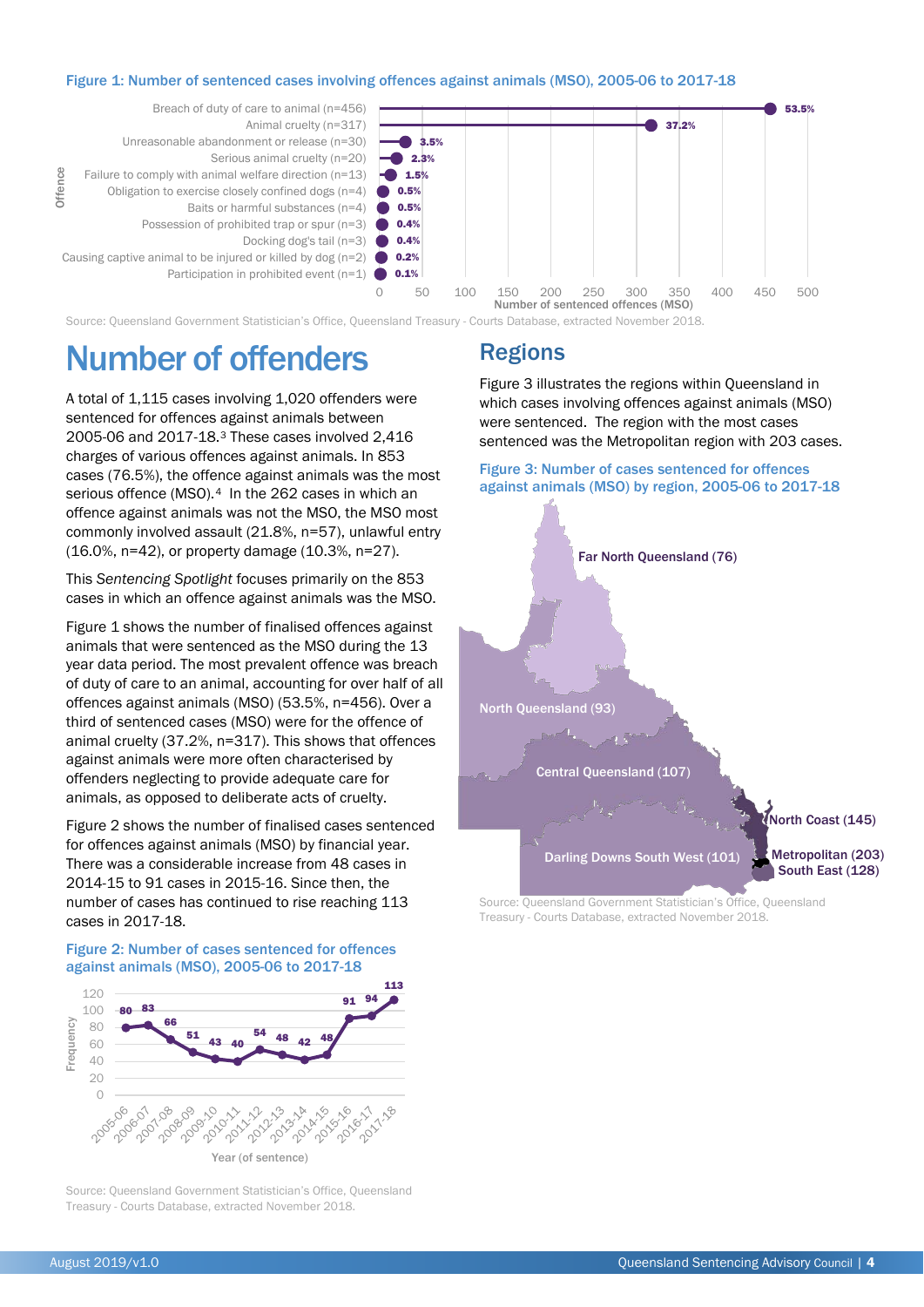<span id="page-4-0"></span>

Age (at offence)

Source: Queensland Government Statistician's Office, Queensland Treasury - Courts Database, extracted November 2018. Note: There were 48 offenders with an unknown date of birth. These offenders were excluded from this figure.

# Offender characteristics

This section compares the age, gender and Aboriginal and Torres Strait Islander status of offenders sentenced for offences against animals (MSO) over the period from 2005-06 to 2017-18.

One of the offenders sentenced for an offence against animals (MSO) was a corporation which does not have the same characteristics as individual offenders and will not be discussed in this section.

### Age

At the time of the offence, the average age of all offenders sentenced for offences against animals (MSO) was 36.4 years (with a median of 34.4 years) with ages ranging between 11 and 81 years.<sup>[5](#page-6-0)</sup> [Figure 4](#page-4-0) shows age at the time of offence.

### Young offenders

If, at the time of the offence, an offender was aged 10 to 17 years, they may be dealt with as a child under the *Youth Justice Act 1992*. However, prior to 12 February 2018, a 17-year-old who committed an offence was regarded by the criminal system as an adult under Queensland legislation. There were 24 offenders who were sentenced as a child for an offence against animals (MSO). Only one female offender was sentenced as a child. Half of offenders that were sentenced as a child were Aboriginal or Torres Strait Islander (n=12).

### Gender

Over the 13 year data period, two thirds of offenders sentenced for offences against animals (MSO) in Queensland were male (66.7%, n=564).[6](#page-6-1)

There was a significant difference in the type of offence committed by male offenders compared to female offenders.[7](#page-6-2) The offence of animal cruelty accounted for almost half of offences committed by male offenders (49.1%), whereas animal cruelty only accounted for 13.9 per cent of offences committed by female offenders. Female offenders were more likely to be sentenced for breaching the duty of care owed to an animal (77.2%) compared to male offenders (41.3%) – see [Figure 5.](#page-4-1)

#### <span id="page-4-1"></span>Figure 5: Type of offence against animals (MSO) committed by gender, 2005-06 to 2017-18



■Animal cruelty ■Breach of duty of care to animal ■Other

Source: Queensland Government Statistician's Office, Queensland Treasury - Courts Database, extracted November 2018. Note: Seven offenders were excluded as their gender was unknown.

There was no significant difference in the age of male offenders compared to the age of female offenders sentenced for offences against animals (MSO).<sup>[8](#page-6-3)</sup> The average age at time of the offence for females was 37.2 years (median=36.1) and for male offenders was 35.9 years (median=33.8) – see [Figure](#page-4-2) 6.

<span id="page-4-2"></span>



■ Female ■ Male

Source: Queensland Government Statistician's Office, Queensland Treasury - Courts Database, extracted November 2018. Note: 54 offenders were excluded as their gender or age was unknown.

[Figure 7](#page-5-0) shows the proportion of male offenders compared to female offenders by financial year. Overall, the proportion of male offenders has been higher, reaching a peak of 80 per cent male offenders in 2008-09. However, since 2015-16, the number of female offenders has been on the increase, bringing the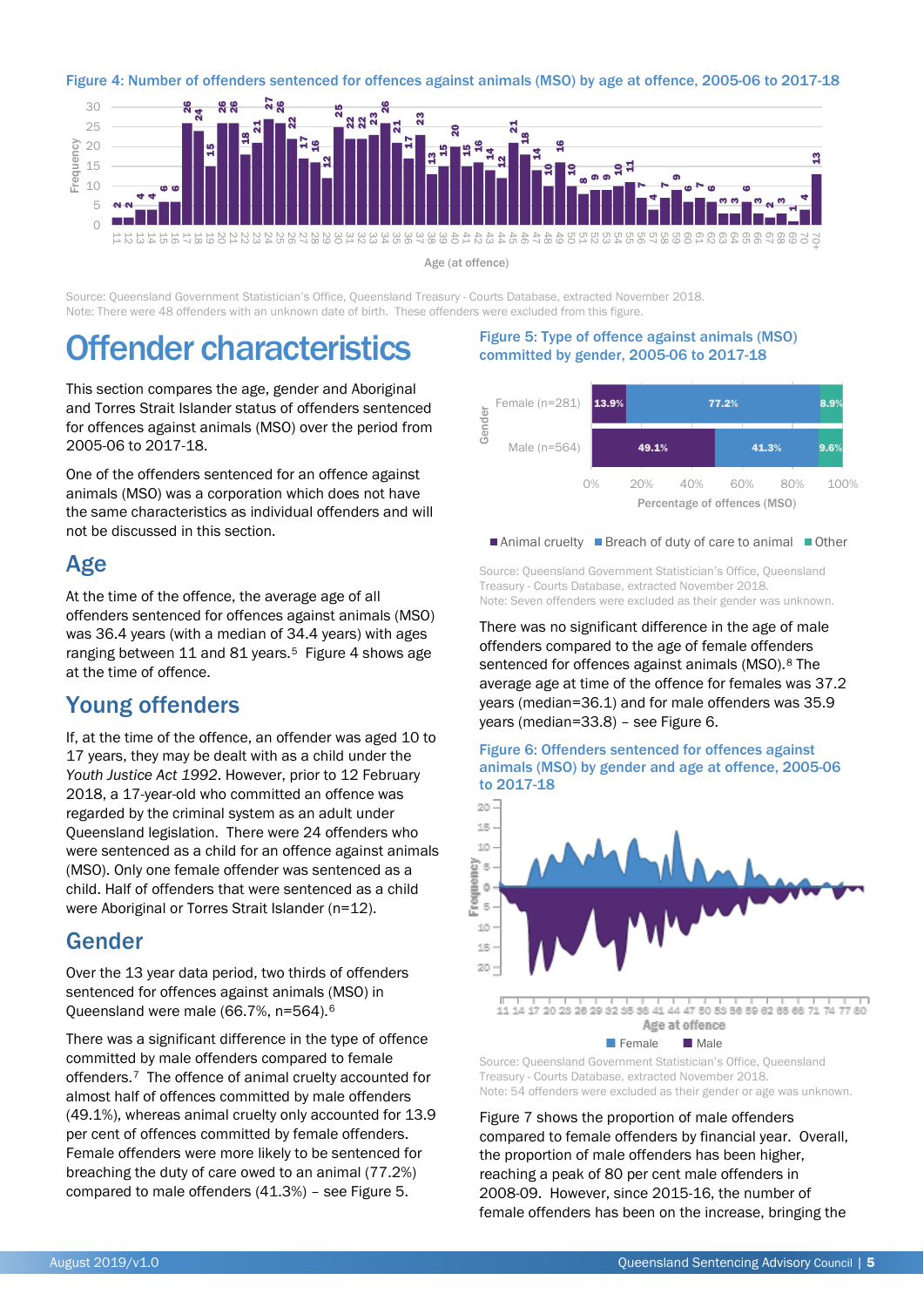proportion of male offenders down to 58.9 per cent in 2017-18.

#### <span id="page-5-0"></span>Figure 7: Proportion of offenders sentenced for offences against animals (MSO) by gender and year of sentence, 2005-06 to 2017-18



Source: Queensland Government Statistician's Office, Queensland Treasury - Courts Database, extracted November 2018. Note: Seven offenders were excluded as their gender was unknown.

### Aboriginal and Torres Strait Islander people

Although people who identify as Aboriginal or Torres Strait Islander represent approximately 3.8 per cent of Queensland's population aged 10 years and over,  $9$  they accounted for 16.2 per cent of offenders sentenced for offences against animals (MSO) during the 13 year data period.[10](#page-6-5) Overall, there were 104 offenders who identified as being Aboriginal or Torres Strait Islander.

In Queensland, Aboriginal and Torres Strait Islander people are over-represented in a range of offence categories, accounting for 17.6 per cent of offenders across all types of offences from 2005-06 to 2017-18. This is a result of a range of complex current and historical factors that continue to impact on the lives of Aboriginal and Torres Strait Islander people.

[Figure 8](#page-5-1) shows that animal cruelty was the most common type of offence committed by Aboriginal and Torres Strait Islander offenders, accounting for over half (56.7%) of offences. The most common offence committed by non-Indigenous offenders was to breach the duty of care owed to an animal, with almost half of offenders (49.9%) committing this offence. These differences were statistically significant.<sup>[11](#page-6-6)</sup>

<span id="page-5-1"></span>Figure 8: Type of offence against animals (MSO) committed by Aboriginal and Torres Strait Islander status, 2005-06 to 2017-18

| Aboriginal and Torres Strait<br>Islander ( $n=104$ ) | 36.5%                        |         |  |  | 56.7% |         | 6.7% |
|------------------------------------------------------|------------------------------|---------|--|--|-------|---------|------|
| Non-Indigenous (n=537)                               |                              | 49.9%   |  |  | 40.8% |         | 9.3% |
| O%                                                   |                              | 20% 40% |  |  |       | 60% 80% | 100% |
|                                                      | Percentage of offences (MSO) |         |  |  |       |         |      |

#### ■ Breach of duty of care to animal ■ Animal cruelty ■ Other

Source: Queensland Government Statistician's Office, Queensland Treasury - Courts Database, extracted November 2018. Note: 212 offenders were excluded as their Aboriginal and Torres Strait Islander status was unknown.

The average age of Aboriginal and Torres Strait Islander offenders was younger at the time of offence (30.9 years, median=29.3) compared to non-Indigenous offenders  $(36.4 \text{ years}, \text{median}=34.1)$  – see [Figure 9.](#page-5-2) $^{12}$  $^{12}$  $^{12}$ 

<span id="page-5-2"></span>Figure 9: Offenders sentenced offences against animals (MSO) by Aboriginal and Torres Strait Islander status and age at offence, 2005-06 to 2017-18



Torres Strait Islander Source: Queensland Government Statistician's Office, Queensland Treasury Courts Database, extracted November 2018.

■ Non-Indigenous ■ Aboriginal and

Note: 223 offenders were excluded as their age or Aboriginal and Torres Strait Islander status was unknown.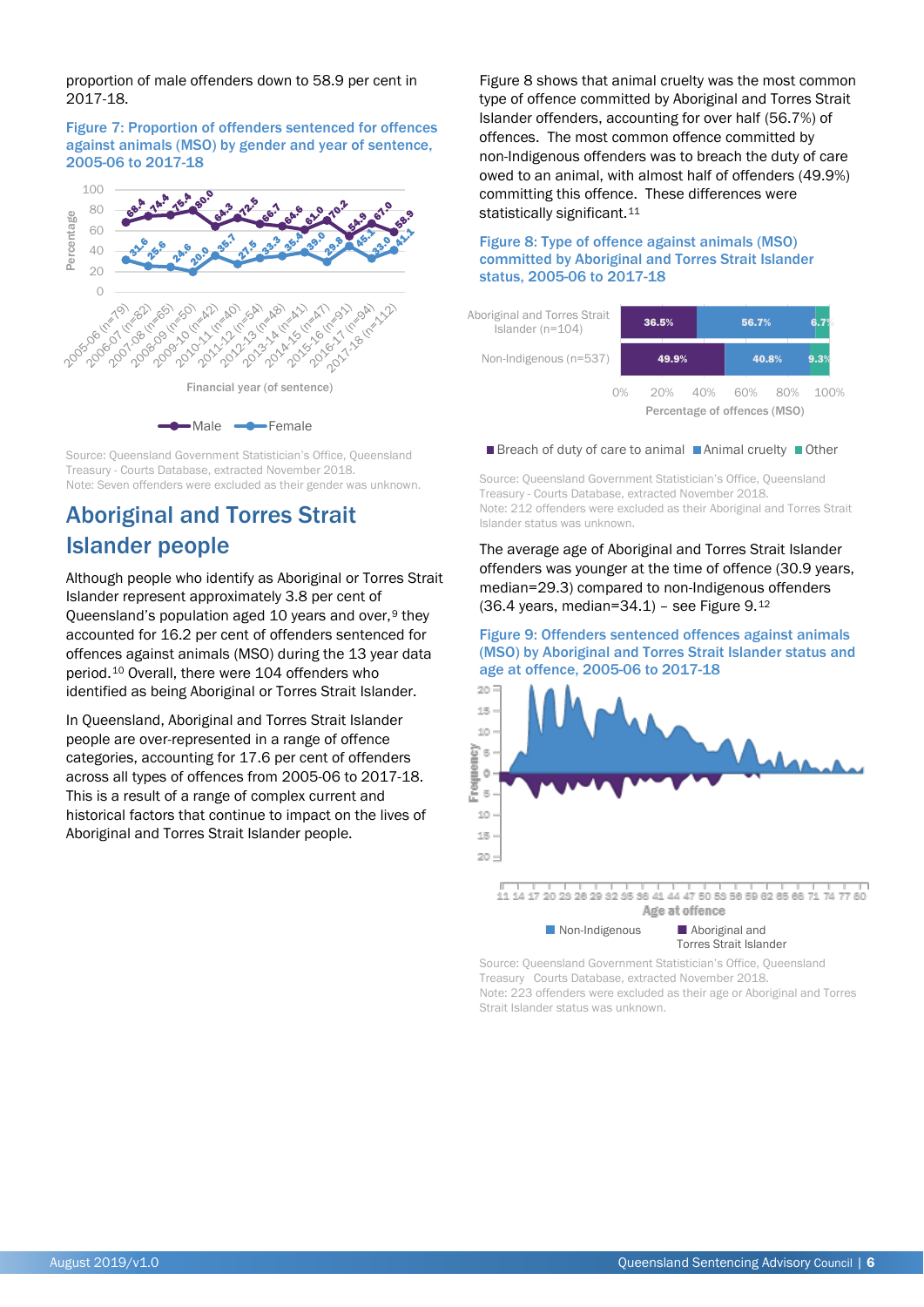There was no significant difference when considering Aboriginal and Torres Strait Islander status by gender.<sup>[13](#page-6-10)</sup> Of the 452 male offenders sentenced for offences against animals (MSO), Aboriginal and Torres Strait Islander offenders accounted for 15.7 per cent (n=71). In comparison, of the 187 female offenders, Aboriginal and Torres Strait Islander female offenders accounted for 17.1 per cent (n=32) – se[e Figure 10.](#page-6-8)

<span id="page-6-8"></span>Figure 10: Offenders sentenced for offences against animals (MSO) by Aboriginal and Torres Strait Islander status and gender, 2005-06 to 2017-18



Source: Queensland Government Statistician's Office, Queensland Treasury - Courts Database, extracted November 2018. Note: 214 offenders were excluded as their gender or Aboriginal and Torres Strait Islander status was unknown.

As noted previously, Aboriginal and Torres Strait Islander offenders accounted for 16.2 per cent of offenders sentenced for offences against animals (MSO); however, this proportion has fluctuated over the 13 year data period – se[e Figure 11.](#page-6-9) In the years since 2014-15, the proportion of Aboriginal and Torres Strait Islander offenders has increased from 7.5 per cent in 2014-15 to 14.9 per cent in 2017-18.

<span id="page-6-9"></span><span id="page-6-0"></span>Figure 11: Proportion of offenders sentenced for offences against animals (MSO) by Aboriginal and Torres Strait Islander status and year of sentence, 2005-06 to 2017-18

<span id="page-6-4"></span><span id="page-6-3"></span><span id="page-6-2"></span><span id="page-6-1"></span>

#### **Non-Indigenous**

<span id="page-6-10"></span><span id="page-6-7"></span><span id="page-6-6"></span><span id="page-6-5"></span>Source: Queensland Government Statistician's Office, Queensland Treasury - Courts Database, extracted November 2018. Note: 212 offenders were excluded as their Aboriginal and Torres Strait Islander status was unknown.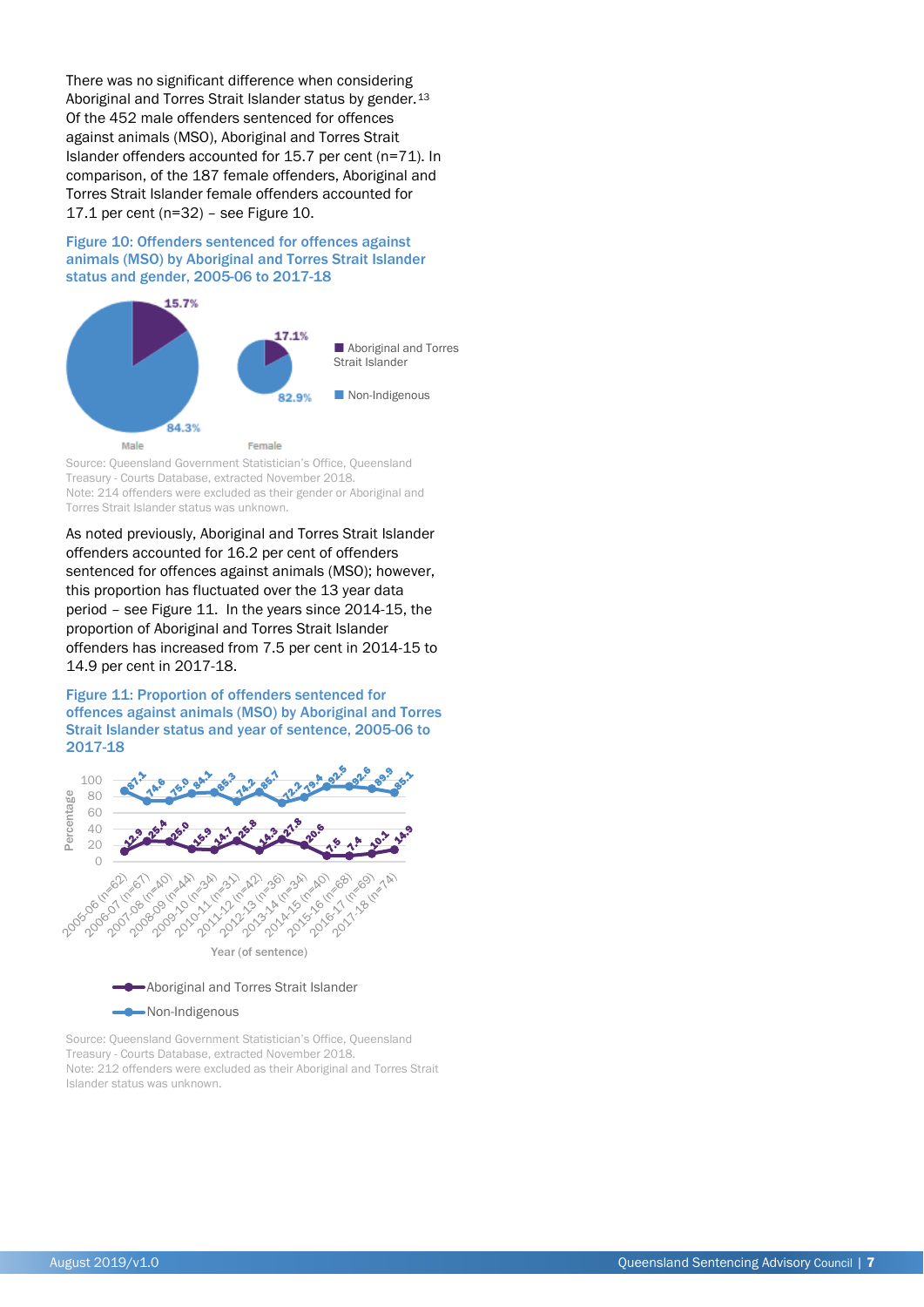# Sentencing court

Almost all offenders sentenced for offences against animals (MSO) were sentenced in the Magistrates Courts (98.5%, n=840). The remaining 13 offenders (1.5%) were sentenced in the District Court – these offenders were all sentenced for the offence of serious animal cruelty under s 242 of the *Criminal Code* (Qld).[14](#page-9-0)

# Type of plea

Most offenders sentenced for offences against animals (MSO) pleaded guilty (93.3%), either initially or at a subsequent date; only 6.7 per cent pleaded not guilty – see [Figure 12.](#page-7-0) Offenders aged 50 years and over at sentence were the least likely to enter a guilty plea (84.5%), whereas offenders aged under 20 years were the most likely to enter a guilty plea (98.8%).

There was no significant difference in the type of plea by gender or Aboriginal and Torres Strait Islander status.[15](#page-9-1)

<span id="page-7-0"></span>Figure 12: Plea type of offenders sentenced for offences against animals (MSO) by gender, Aboriginal and Torres Strait Islander status and age at sentence, 2005-06 to 2017-18



Guilty plea Not guilty plea

Source: Queensland Government Statistician's Office, Queensland Treasury - Courts Database, extracted November 2018.

Note: Offenders with unknown characteristics were excluded from each subcategory.

Note: There were 81 offenders (9.5%) who did not enter a formal plea or whose plea was unknown, these were excluded from this analysis.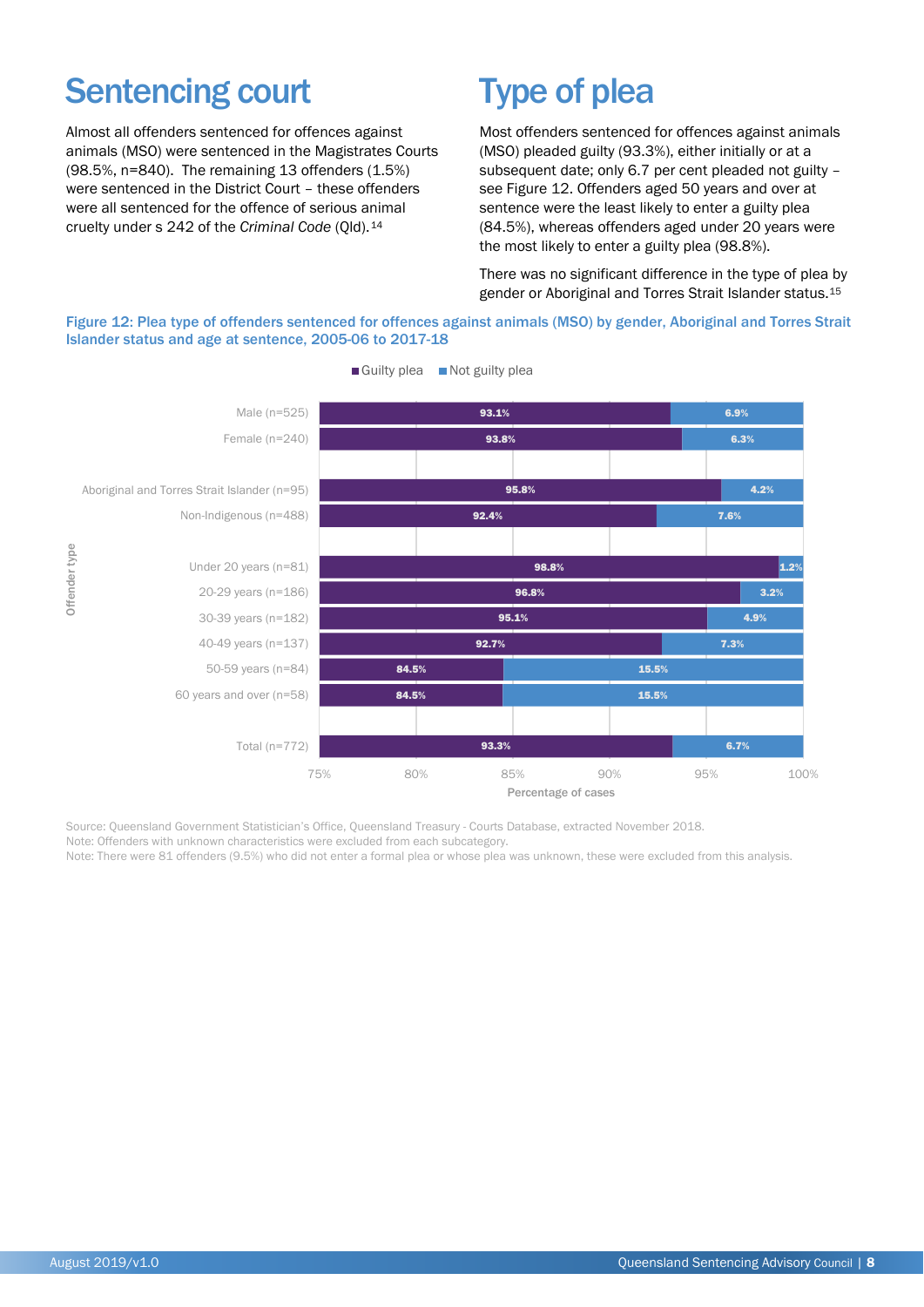#### <span id="page-8-0"></span>Figure 13: Top eight associated offences sentenced with an offence against animals (MSO), 2005-06 to 2017-18



Source: Queensland Government Statistician's Office, Queensland Treasury Courts Database, extracted November 2018.

# Associated offences

Some offenders sentenced for offences against animals (MSO) were also sentenced for other offences at the same court event. Of the 853 cases, over half only had the one offence against animals sentenced in their court event (56.9%); 19.2 per cent had one additional offence, and 23.9 per cent had more than one.

[Figure 13](#page-8-0) shows the top eight most common associated offences. The majority of breach of duty offences (87.5%, n=189) were heard alongside other breach of duty offences; and the majority of animal cruelty offences (74.3%, n=26) were heard alongside other animal cruelty offences. The next most common offences: resisting a police officer, offensive behaviour, and trespass were all most often associated with the offence of animal cruelty.

The number of sentenced offences per offender per court event ranged from 1 to 131, with an average of 2.6 sentenced offences per event (median=1.0).

On average, female offenders were sentenced for more offences at a sentencing event compared to male offenders (an average of 3.2 offences per event for females, compared to 2.4 offences per event for males), although this finding was not statistically significant.[16](#page-11-0)

Aboriginal and Torres Strait Islander offenders were, on average, sentenced for slightly less offences at a sentencing event, however this difference was not significant (an average of 2.2 offences per event for Aboriginal and Torres Strait Islander offenders, compared to 2.7 offences per event for non-Indigenous offenders).<sup>[17](#page-11-1)</sup>

|  |  |  |  | Table 2: Number of sentenced offences per court event, 2005-06 to 2017-18 |  |
|--|--|--|--|---------------------------------------------------------------------------|--|
|--|--|--|--|---------------------------------------------------------------------------|--|

| Offender type                        | N   | <b>Single</b><br>offence<br>(%) | $2$ to 4<br><b>offences</b><br>$(\%)$ | 5 to 10<br><b>offences</b><br>$(\%)$ |     |      |               |            |            |  |  | $11+$<br><b>offences</b> |  | <b>Number of offences</b> |  |  |
|--------------------------------------|-----|---------------------------------|---------------------------------------|--------------------------------------|-----|------|---------------|------------|------------|--|--|--------------------------|--|---------------------------|--|--|
|                                      |     |                                 |                                       |                                      | (%) | Avg. | <b>Median</b> | <b>Min</b> | <b>Max</b> |  |  |                          |  |                           |  |  |
| Female                               | 281 | 52.7                            | 36.3                                  | 8.2                                  | 2.8 | 3.2  | 1.0           | 1          | 131        |  |  |                          |  |                           |  |  |
| Male                                 | 564 | 58.7                            | 31.7                                  | 7.6                                  | 2.0 | 2.4  | 1.0           | 1          | 131        |  |  |                          |  |                           |  |  |
| Aboriginal or Torres Strait Islander | 104 | 52.9                            | 39.4                                  | 4.8                                  | 2.9 | 2.2  | 1.0           | 1          | 14         |  |  |                          |  |                           |  |  |
| Non-Indigenous                       | 537 | 57.4                            | 33.9                                  | 7.3                                  | 1.5 | 2.7  | 1.0           | 1          | 131        |  |  |                          |  |                           |  |  |
| <b>Total</b>                         | 853 | 56.9                            | 33.2                                  | 7.7                                  | 2.2 | 2.6  | 1.0           | 1          | 131        |  |  |                          |  |                           |  |  |

Source: Queensland Government Statistician's Office, Queensland Treasury - Courts Database, extracted November 2018.

Note: Offenders with unknown characteristics were excluded from each subcategory.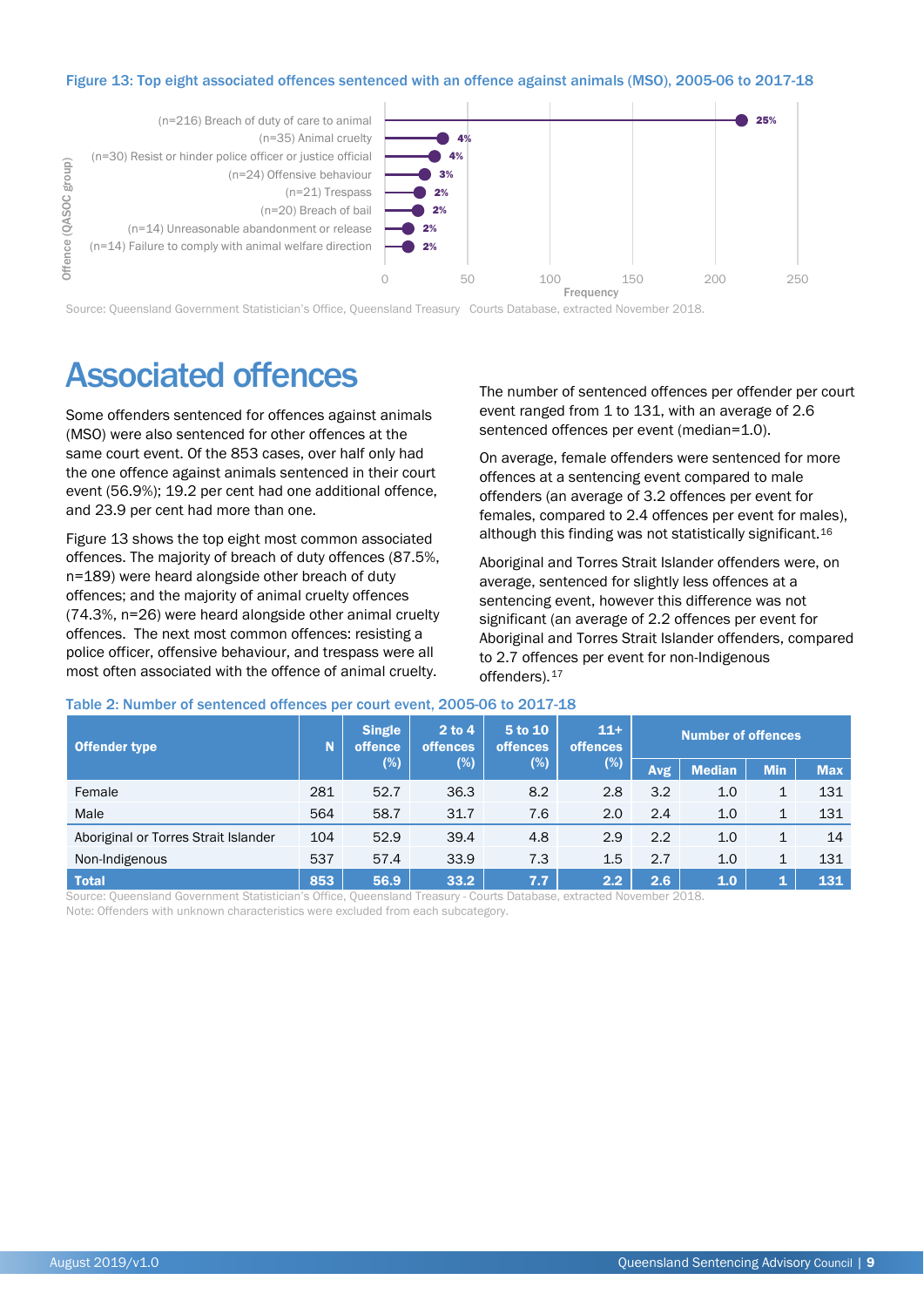#### <span id="page-9-2"></span>Figure 14: Methodology for recidivism.

<span id="page-9-0"></span>

<span id="page-9-1"></span>The 'two year period' refers to the time during which an offence must be committed for it to be included in the recidivism analysis. The offender must have committed a new offence within two years of being released from custody for a prior offence.

# Recidivism

Offenders sentenced for offences against animals in 2010-11 to 2011-12 were examined in more detail to determine whether they had committed any other offences before or after being sentenced for an offence against animals.[18](#page-13-0) Prior and subsequent offending was operationalised as any sentencing event with an offence date that occurred within two years of an offender's expected release from custody – see [Figure 14.](#page-9-2) Young offenders were excluded from this analysis.

#### <span id="page-9-3"></span>Figure 15: Recidivist offending of persons sentenced for offences against animals in 2010-11 to 2011-12



Source: Queensland Government Statistician's Office, Queensland Treasury - Courts Database, extracted November 2018.

In 2010-11 to 2011-12, there were 120 cases sentenced for offences against animals. Of these, 58 had previously been sentenced for another offence (48.3%), and 42

reoffended (35.0%). These offenders were collectively involved in 173 prior sentenced events, and 105 subsequent sentenced events.

[Figure 15](#page-9-3) shows that over a third of offenders (n=50, 41.7%) recorded no prior and no subsequent sentenced offences. A quarter of offenders (n=30, 25.0%) recorded sentenced offences both prior to and following their offence against animals. There were 12 offenders (10.0%) that reoffended, but had no prior sentenced offences; and 28 offenders (23.3%) that had prior sentenced offences and did not reoffend.

[Table 3](#page-9-4) shows that the average number of prior court events for male offenders is 1.9 – this is significantly greater than females with an average of 0.4 prior court events.[19](#page-13-1) Male offenders are also significantly more likely to reoffend, with an average of 1.2 subsequent court events for males, compared to 0.2 for females.[20](#page-13-2)

Aboriginal and Torres Strait Islander offenders have a higher average number of prior court events (average=2.5) compared to non-Indigenous offenders (average=1.6) – however, this difference is not statistically significant.<sup>21</sup> Aboriginal and Torres Strait Islander offenders are significantly more likely to reoffend (average=2.5 subsequent court events) compared to non-Indigenous offenders (average=0.7 subsequent court events).[22](#page-13-4)

#### <span id="page-9-4"></span>Table 3: Prior and subsequent court events for offenders sentenced for offences against animals, 2010-11 to 2011-12

| <b>Offender type</b>                 | N   | No court<br>events | 1 to 4 court<br>events | $5+$ court<br>events | <b>Number of court events</b> |               |              |                   |
|--------------------------------------|-----|--------------------|------------------------|----------------------|-------------------------------|---------------|--------------|-------------------|
|                                      |     | (%)                | $(\%)$                 | (%)                  | <b>Average</b>                | <b>Median</b> | <b>Min</b>   | <b>Max</b>        |
| <b>Prior offending</b>               | 120 | 51.7               | 38.3                   | 10.0                 | 1.4                           | 0.0           | $\bf{0}$     | $12 \overline{ }$ |
| Female                               | 36  | 66.7               | 33.3                   | 0.0                  | 0.4                           | 0.0           | $\mathsf{O}$ | 3                 |
| Male                                 | 84  | 45.2               | 40.5                   | 14.3                 | 1.9                           | 1.0           | $\mathsf{O}$ | $12 \overline{ }$ |
| Aboriginal or Torres Strait Islander | 19  | 31.6               | 47.4                   | 21.1                 | 2.5                           | 2.0           | $\Omega$     | 9                 |
| Non-Indigenous                       | 78  | 44.9               | 44.9                   | 10.3                 | 1.6                           | 1.0           | $\Omega$     | 12                |
| <b>Subsequent offending</b>          | 120 | 65.0               | 28.3                   | 6.7                  | 0.9                           | 0.0           | $\bf{0}$     | $\boldsymbol{9}$  |
| Female                               | 36  | 86.1               | 13.9                   | 0.0                  | 0.2                           | 0.0           | $\Omega$     | 2                 |
| Male                                 | 84  | 56.0               | 34.5                   | 9.5                  | 1.2                           | 0.0           | $\mathsf{O}$ | 9                 |
| Aboriginal or Torres Strait Islander | 19  | 26.3               | 47.4                   | 26.3                 | 2.5                           | 2.0           | $\Omega$     | 9                 |
| Non-Indigenous                       | 78  | 65.4               | 30.8                   | 3.8                  | 0.7                           | 0.0           | $\Omega$     | 5                 |

Source: Queensland Government Statistician's Office, Queensland Treasury - Courts Database, extracted November 2018.

Note: Offenders with unknown characteristics were excluded from each subcategory.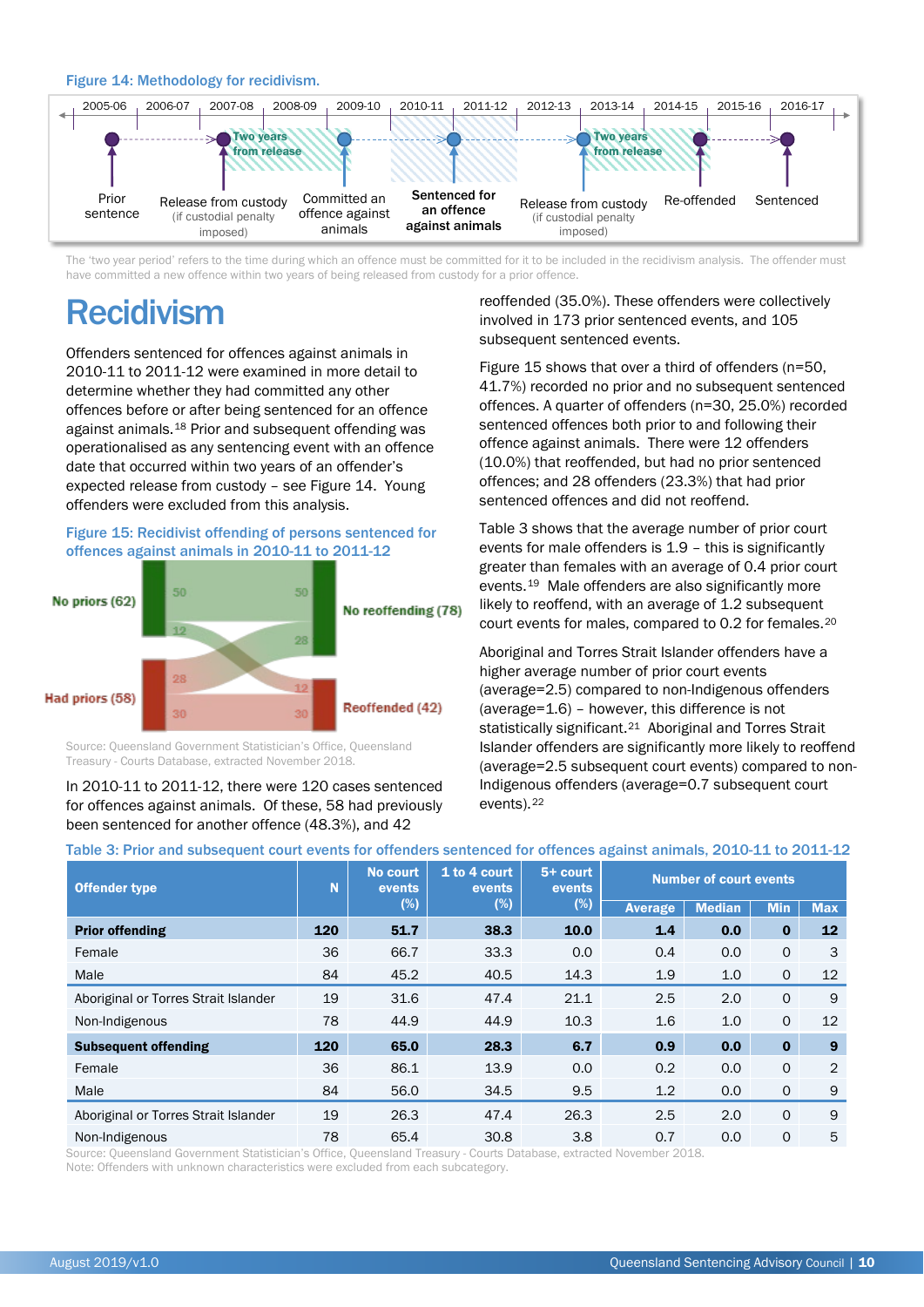#### <span id="page-10-0"></span>Figure 16: Top eight prior offences of sentenced offences against animals, 2010-11 to 2011-12

|            | <b>Offence</b>                                                    | <b>Sentenced</b><br>cases | <b>Offender count</b> |
|------------|-------------------------------------------------------------------|---------------------------|-----------------------|
|            | Resist or hinder police officer or justice official               | 28                        | 21(17.5%)             |
| <b>D#S</b> | Offensive behaviour                                               | 30                        | 16(13.3%)             |
|            | Exceed the prescribed content of alcohol or other substance limit | 15                        | 14 (11.7%)            |
|            | Illicit drug offences, not elsewhere classified                   | 15                        | $12(10.0\%)$          |
|            | Breach of domestic violence order                                 | 21                        | 11(9.2%)              |
|            | Drive while licence disqualified or suspended                     | 13                        | 11(9.2%)              |
|            | Breach of bail                                                    | 19                        | 10(8.3%)              |
|            | Driving under the influence of alcohol or other substance         | 10                        | 9(7.5%)               |

Source: Queensland Government Statistician's Office, Queensland Treasury - Courts Database, extracted November 2018. Note: Offender count is a distinct count of offenders that received at least one prior sentence for the specified offence category.

The most common prior offence was resisting a police officer, with 21 offenders (17.5%) sentenced at 28 court events for this offence. The second most common prior offence was offensive behaviour (16 offenders, 13.3%), which includes offences such as public nuisance, urinating in a public place, and drunk or disorderly conduct – the majority of these cases (19 of the 30) involved public nuisance.

Offenders that were previously sentenced for breach of a domestic violence order (n=11, 9.2%) or breach of bail (n=10, 8.3%) had, on average, more than one prior sentence for these offences, as evidenced by the higher number of sentenced cases (n=21 and n=19 respectively).

See [Figure 16](#page-10-0) for a list of the top eight prior offences for offences against animals.

Offenders most commonly reoffended by breaching a bail order (16 offenders, 13.3%). These 16 offenders were collectively involved in 31 sentencing events involving a breach of bail offence – indicating that many of the same offenders breached their bail multiple times. The second most common type of reoffending involved resisting a police officer (15 offenders, 12.5%).

See [Figure 17](#page-10-1) for a list of the top eight subsequent offences.

Many of the prior offences and subsequent offences were categorised as offences against justice and government – these are indicated by the icon of a gavel in [Figure 16](#page-10-0) an[d Figure 17.](#page-10-1)

|             | <b>Offence</b>                                      | <b>Sentenced</b><br>cases | <b>Offender count</b> |            |
|-------------|-----------------------------------------------------|---------------------------|-----------------------|------------|
|             | Breach of bail                                      | 31                        |                       | 16 (13.3%) |
| ≊≦          | Resist or hinder police officer or justice official | 17                        | 15(12.5%)             |            |
|             | Breach of domestic violence order                   | 13                        | 8(6.7%)               |            |
|             | Drive while licence disqualified or suspended       | 9                         | 8(6.7%)               |            |
|             | Drive without a licence                             | 8                         | 8(6.7%)               |            |
| <b>JO#S</b> | Offensive behaviour                                 | 12                        | 8(6.7%)               |            |
|             | Illicit drug offences, not elsewhere classified     | 10                        | 8(6.7%)               |            |
|             | Possess illicit drugs                               | 11                        | 7(5.8%)               |            |

#### <span id="page-10-1"></span>Figure 17: Top eight subsequent offences of sentenced offences against animals, 2010-11 to 2011-12

Source: Queensland Government Statistician's Office, Queensland Treasury - Courts Database, extracted November 2018. Note: Offender count is a distinct count of offenders that received at least one subsequent sentence for the specified offence category.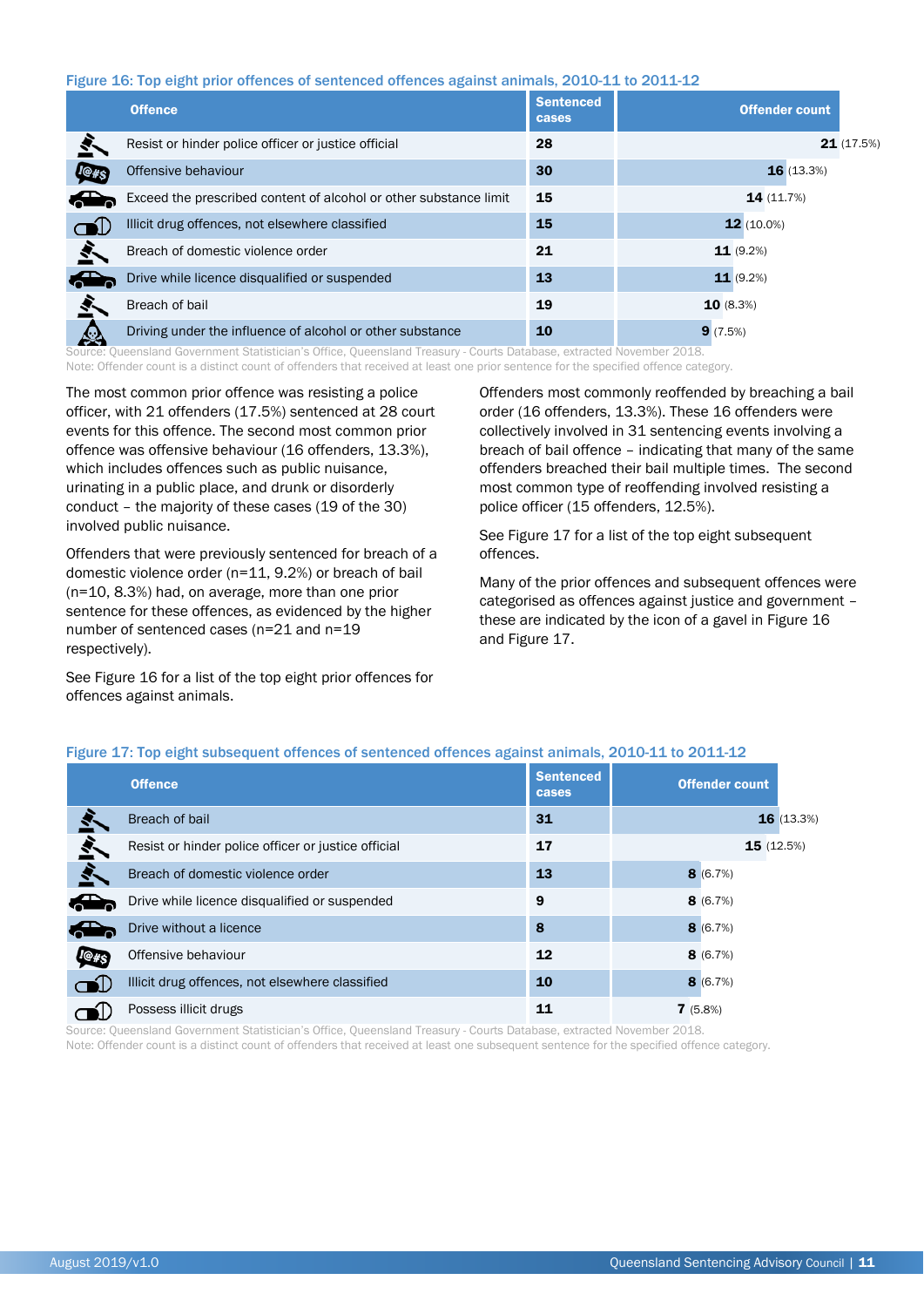#### **Note**

Due to the small number of offenders sentenced as a young person under the *Youth Justice Act 1992* (n=24), the remainder of this *Sentencing Spotlight* will only consider offences (MSO) involving offenders sentenced as an adult (n=829).

All of the 24 young offenders received a non-custodial sentence: 7 were sentenced to unpaid community service, 6 were placed on a probation order, 5 were sentenced to a court ordered conference, 4 were placed on a good behaviour order, and 2 were reprimanded.

# Penalties and sentencing

<span id="page-11-1"></span><span id="page-11-0"></span>Courts have discretion to impose any available Queensland sentencing order for offences against animals, with aggravating and mitigating factors required to be taken into consideration. No mandatory sentencing provisions apply.

### Prohibition orders

The court may prohibit a person from possessing, purchasing or otherwise acquiring an animal, permanently or for a stated period, if that person is convicted of an 'animal welfare offence' (a term which covers all of the offences dealt with in this *Sentencing Spotlight*).[23](#page-12-0) Such an order is at the court's discretion and is separate to the penalty imposed for the offence.

Courts can also make such an order against an uncharged owner of an animal. This can occur if someone else is convicted of the animal welfare offence and the owner's act or omission contributed to, or allowed, the commission of the offence and the owner is, and will continue to be, incapable of exercising their duty of care to the animal.[24](#page-12-1)

<span id="page-11-3"></span>Of the 660 cases that involved an offence against animals between 2011-12 and 2017-18, 260 resulted in a prohibition order.[25](#page-12-2) [Figure 18](#page-11-2) shows that in 2017-18 a prohibition order was issued in 70 cases, amounting to 50.7 per cent of all cases involving offences against animals that were sentenced that year. The proportion of cases that resulted in a prohibition order has increased considerably in recent years, from 25.7 per cent of cases in 2011-12 to a high of 54.2 per cent in 2016-17.

#### <span id="page-11-2"></span>Figure 18: Percentage of cases resulting in a prohibition order by financial year, 2011-12 to 2017-18



Source: Queensland Government Statistician's Office, Queensland Treasury - Courts Database, extracted November 2018. Prohibition order data extracted August 2019. Data for prohibition orders prior to 2011-12 is not reliable, see endnot[e 25](#page-11-3) for details.

A prohibition order may be made permanently or for a stated period. A permanent prohibition order was made in 19 cases. In the remaining 241 cases the average length of a prohibition order was 3.2 years (median=3.0 years). There was no significant difference in the length of prohibition orders by gender or Aboriginal and Torres Strait Islander status – see [Table 4.](#page-11-4)

#### <span id="page-11-4"></span>Table 4: Length of prohibition orders by demographics, 2011-12 to 2017-18

| <b>Offender type</b>                    |     | N   Average   Median   Min |     |     | <b>Max</b> |  |  |  |  |
|-----------------------------------------|-----|----------------------------|-----|-----|------------|--|--|--|--|
| <b>Prohibition orders (years)</b>       |     |                            |     |     |            |  |  |  |  |
| Female                                  | 101 | 3.4                        | 3.0 | 1.0 | Life       |  |  |  |  |
| Male                                    | 139 | 3.0                        | 3.0 | 0.5 | Life       |  |  |  |  |
| Aboriginal or Torres<br>Strait Islander | 15  | 3.4                        | 3.0 | 1.0 | 10.0       |  |  |  |  |
| Non-Indigenous                          | 144 | 3.3                        | 3.0 | 0.5 | Life       |  |  |  |  |
| <b>All offenders</b>                    | 260 | 3.2                        | 3.0 | 0.5 | Life       |  |  |  |  |

Source: Queensland Government Statistician's Office, Queensland Treasury - Courts Database, extracted November 2018. Prohibition order data extracted August 2019. Note: Offenders with unknown characteristics were excluded from each subcategory. Permanent prohibition orders did not contribute to the average or median calculations. Data for prohibition orders prior to 2011-12 is not reliable and has not been included, see endnot[e 25](#page-11-3) for details.

### Penalty type

From 2005-06 to 2017-18, the majority of offenders sentenced for an offence against animals (MSO) received a non-custodial penalty (n=753, 90.8%). A custodial penalty was ordered in 76 cases (9.2%) - see [Figure 19.](#page-11-5) A fine was the most common penalty imposed (n=565, 68.2%).

#### <span id="page-11-5"></span>Figure 19: Penalty types for offences against animals (MSO), 2005-06 to 2017-18



Source: Queensland Government Statistician's Office, Queensland Treasury - Courts Database, extracted November 2018.

For more details on types of sentencing orders, see the Queensland Sentencing Guide.[26](#page-12-3)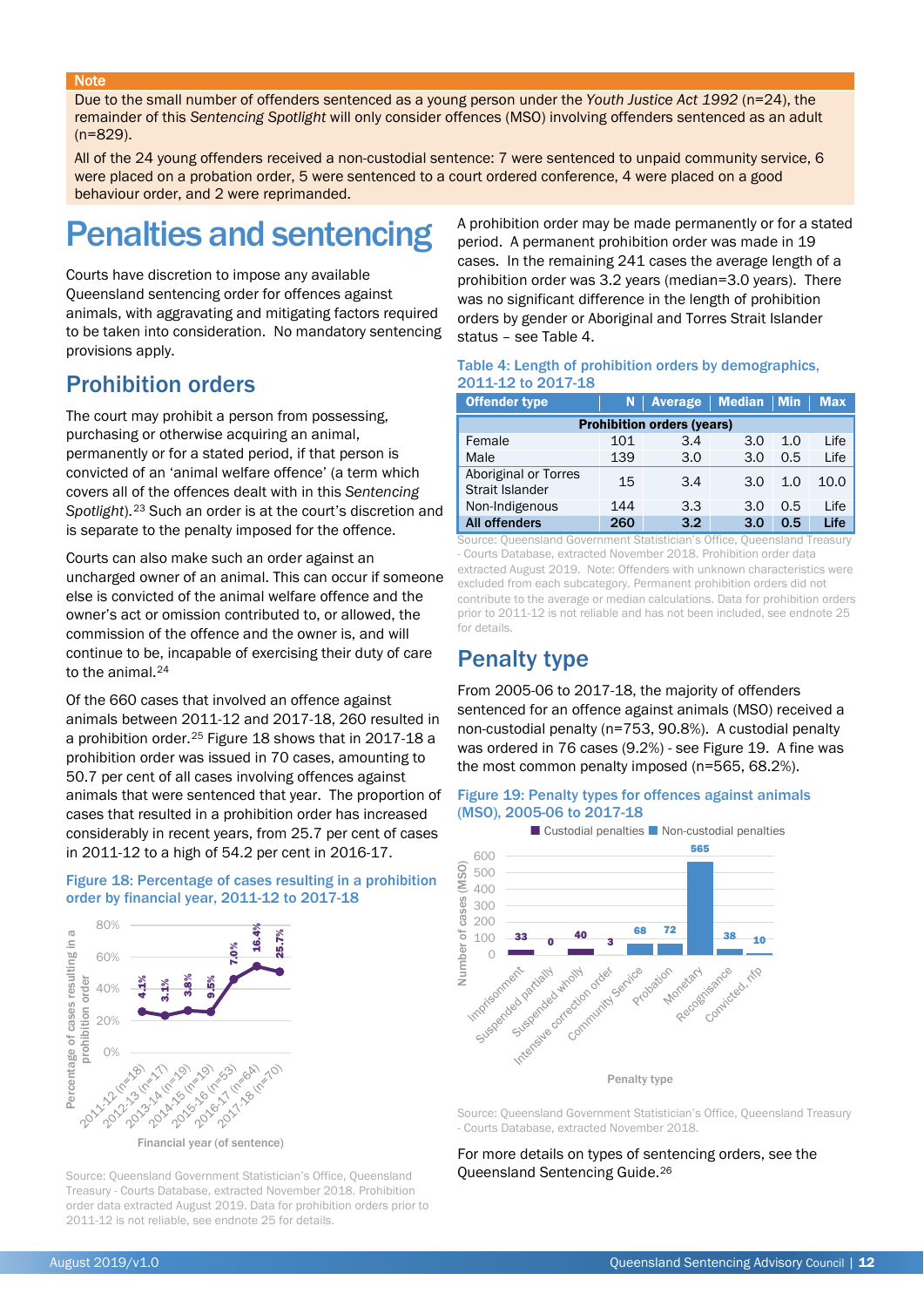[Table 5](#page-12-4) shows the different types of penalties that are imposed for different types of offences against animals (MSO). The offence of animal cruelty is more likely to result in a custodial penalty with 19.1% of cases resulting in a custodial penalty (n=60), compared to 2.6% of cases for the offence of breach of duty of care to an animal (n=12). A fine was the most common penalty imposed across each of the different offences.

#### <span id="page-12-4"></span>Table 5: Penalty types by offence type for offences against animals (MSO), 2005-06 to 2017-18

| <b>Penalty type</b>             | <b>Animal</b><br>cruelty | <b>Breach of</b><br>duty of care Other<br>to animal |    |
|---------------------------------|--------------------------|-----------------------------------------------------|----|
| <b>Custodial penalties</b>      |                          |                                                     |    |
| Imprisonment                    | 30                       | 3                                                   | Ω  |
| Partially suspended             | O                        | Ω                                                   | 0  |
| Wholly suspended                | 27                       | 9                                                   | 4  |
| Intensive correction order      | 3                        | ი                                                   | 0  |
| Non-custodial penalties         |                          |                                                     |    |
| Community service               | 31                       | 37                                                  | ი  |
| Probation                       | 46                       | 22                                                  | 4  |
| Monetary                        | 156                      | 362                                                 | 47 |
| Recognisance                    | 17                       | 18                                                  | 3  |
| Convicted, not further punished | 4                        | 5                                                   | 1  |

Source: Queensland Government Statistician's Office, Queensland Treasury - Courts Database, extracted November 2018.

### Penalty amount

<span id="page-12-0"></span>For offenders who were sentenced to imprisonment for an offence against animals (MSO), the average sentence was five months (median=3.0 months). The longest sentence of imprisonment was 30 months (two and a half years), and the shortest was one month. On average, male offenders had longer sentences compared to female offenders (4.1 months for females, 5.1 months for males), and Aboriginal and Torres Strait Islander offenders had slightly shorter sentences compared to non-Indigenous offenders (4.8 months for Aboriginal and Torres Strait Islander offenders, 5.2 months for non-Indigenous offenders). However, these findings were not statistically significant.<sup>[27](#page-12-5)</sup>

<span id="page-12-3"></span><span id="page-12-2"></span><span id="page-12-1"></span>The most common penalty was a fine. The largest fine was \$55,000 and was issued to a company for breaching the duty of care owed to an animal. The average fine issued for an offence against animals (MSO) was \$1,460 (median=\$1000). For non-corporate offenders, the penalties ranged from \$50 to \$25,000. There was no statistically significant difference in the fine amount by gender or indigenous status.[28](#page-12-6)

<span id="page-12-7"></span><span id="page-12-6"></span><span id="page-12-5"></span>Probation was the second most common penalty, with an average length of 16.9 months (median=15.0 months). The shortest probation sentence was for a length of 6 months, and the longest probation sentence was 36 months (three years).[29](#page-12-7)

<span id="page-12-8"></span>The third most common penalty imposed for an offence against animals (MSO) was community service. On average, offenders were sentenced to undertake 133.5 hours of unpaid community service (median=120 hours). The shortest sentence was for 30 hours of community service, and the longest sentence was for 240 hours.<sup>[30](#page-12-8)</sup>

#### Table 6: Sentence lengths for offences against animals<br>(MCO) by demographies 2005.06 to 2017.19 (MSO) by demographics, 2005-06 to 2017-18

| <b>MSO)</b> by demographics, 2005-06 to 2017-18<br><b>Offender type</b> | N              |                                     |               | <b>Min</b>              | <b>Max</b> |  |  |  |
|-------------------------------------------------------------------------|----------------|-------------------------------------|---------------|-------------------------|------------|--|--|--|
|                                                                         |                | Average                             | <b>Median</b> |                         |            |  |  |  |
|                                                                         |                | <b>Imprisonment (months)</b>        |               |                         |            |  |  |  |
| Female<br>Male                                                          | 4<br>29        | 4.1<br>5.1                          | 3.0<br>3.0    | 1<br>$\mathbf 1$        | 9<br>30    |  |  |  |
| <b>Aboriginal or Torres</b>                                             |                |                                     |               |                         |            |  |  |  |
| <b>Strait Islander</b>                                                  | 6              | 4.8                                 | 6.0           | $\mathbf{1}$            | 8          |  |  |  |
| Non-Indigenous                                                          | 23             | 5.2                                 | 3.0           | $\mathbf{1}$            | 30         |  |  |  |
| <b>All offenders</b>                                                    | 33             | 5.0                                 | 3.0           | $\overline{\mathbf{1}}$ | 30         |  |  |  |
|                                                                         |                | <b>Wholly suspended (months)</b>    |               |                         |            |  |  |  |
| Female                                                                  | 9              | 2.8                                 | 3.0           | $\mathbf{1}$            | 6          |  |  |  |
| Male                                                                    | 30             | 4.9                                 | 3.0           | $\mathbf 1$             | 36         |  |  |  |
| <b>Aboriginal or Torres</b>                                             | 3              | 6.1                                 | 2.0           | $\mathbf{1}$            | 15         |  |  |  |
| <b>Strait Islander</b>                                                  |                |                                     |               |                         |            |  |  |  |
| Non-Indigenous                                                          | 33             | 4.2                                 | 3.0           | 1                       | 36         |  |  |  |
| <b>All offenders</b>                                                    | 40             | 4.3                                 | 3.0           | $\mathbf{1}$            | 36         |  |  |  |
|                                                                         |                | Intensive correction order (months) |               |                         |            |  |  |  |
| Female                                                                  | 0              |                                     |               |                         |            |  |  |  |
| Male                                                                    | 3              | 6.0                                 | 6.0           | 6                       | 6          |  |  |  |
| <b>Aboriginal or Torres</b><br><b>Strait Islander</b>                   | $\mathbf{1}$   | 6.0                                 | 6.0           | 6                       | 6          |  |  |  |
| Non-Indigenous                                                          | $\overline{2}$ | 6.0                                 | 6.0           | 6                       | 6          |  |  |  |
| <b>All offenders</b>                                                    | 3              | 6.0                                 | 6.0           | 6                       | 6          |  |  |  |
| <b>Community service (hours)</b>                                        |                |                                     |               |                         |            |  |  |  |
| Female                                                                  | 29             | 135.2                               | 120.0         | 40                      | 240        |  |  |  |
| Male                                                                    | 39             | 132.2                               | 120.0         | 30                      | 200        |  |  |  |
| <b>Aboriginal or Torres</b><br><b>Strait Islander</b>                   | 12             | 107.1                               | 100.0         | 75                      | 150        |  |  |  |
| Non-Indigenous                                                          | 38             | 142.1                               | 150.0         | 30                      | 200        |  |  |  |
| <b>All offenders</b>                                                    | 68             | 133.5                               | 120.0         | 30                      | 240        |  |  |  |
|                                                                         |                | <b>Probation (months)</b>           |               |                         |            |  |  |  |
| Female                                                                  | 16             | 16.9                                | 16.5          | 6                       | 36         |  |  |  |
| Male                                                                    | 56             | 16.9                                | 15.0          | 6                       | 36         |  |  |  |
| <b>Aboriginal or Torres</b>                                             | 5              | 11.4                                | 9.0           | 9                       | 18         |  |  |  |
| <b>Strait Islander</b><br>Non-Indigenous                                | 55             | 16.6                                | 15.0          | 6                       | 36         |  |  |  |
| <b>All offenders</b>                                                    | 72             | 16.9                                | 15.0          | 6                       | 36         |  |  |  |
|                                                                         |                |                                     |               |                         |            |  |  |  |
| Female                                                                  | 208            | <b>Fine (dollars)</b><br>\$1,271    | \$1,000       | \$50                    | \$9,000    |  |  |  |
| Male                                                                    | 350            | \$1,427                             | \$1,000       | \$100                   | \$25,000   |  |  |  |
| Aboriginal or Torres                                                    |                |                                     |               |                         |            |  |  |  |
| Strait Islander                                                         | 58             | \$1,000                             | \$750         | \$125                   | \$7,000    |  |  |  |
| Non-Indigenous                                                          | 341            | \$1,285                             | \$1,000       | \$100                   | \$15,000   |  |  |  |
| <b>All offenders</b>                                                    | 565            | \$1,460                             | \$1,000       | \$50                    | \$55,000   |  |  |  |
|                                                                         |                | <b>Recognisance (months)</b>        |               |                         |            |  |  |  |
| Female                                                                  | 11             | 12.8                                | 12.0          | 3                       | 24         |  |  |  |
| Male<br><b>Aboriginal or Torres</b>                                     | 27             | 8.3                                 | 9.0           | $\mathbf{1}$            | 24         |  |  |  |
| Strait Islander                                                         | 5              | 11.4                                | 12.0          | 3                       | 24         |  |  |  |
| Non-Indigenous                                                          | 28             | 8.4                                 | 9.0           | 1                       | 18         |  |  |  |
| <b>All offenders</b>                                                    | 38             | 9.6                                 | 9.0           | 1                       | 24         |  |  |  |

Source: Queensland Government Statistician's Office, Queensland Treasury

- Courts Database, extracted November 2018.

Note: Offenders with unknown characteristics were excluded from each subcategory.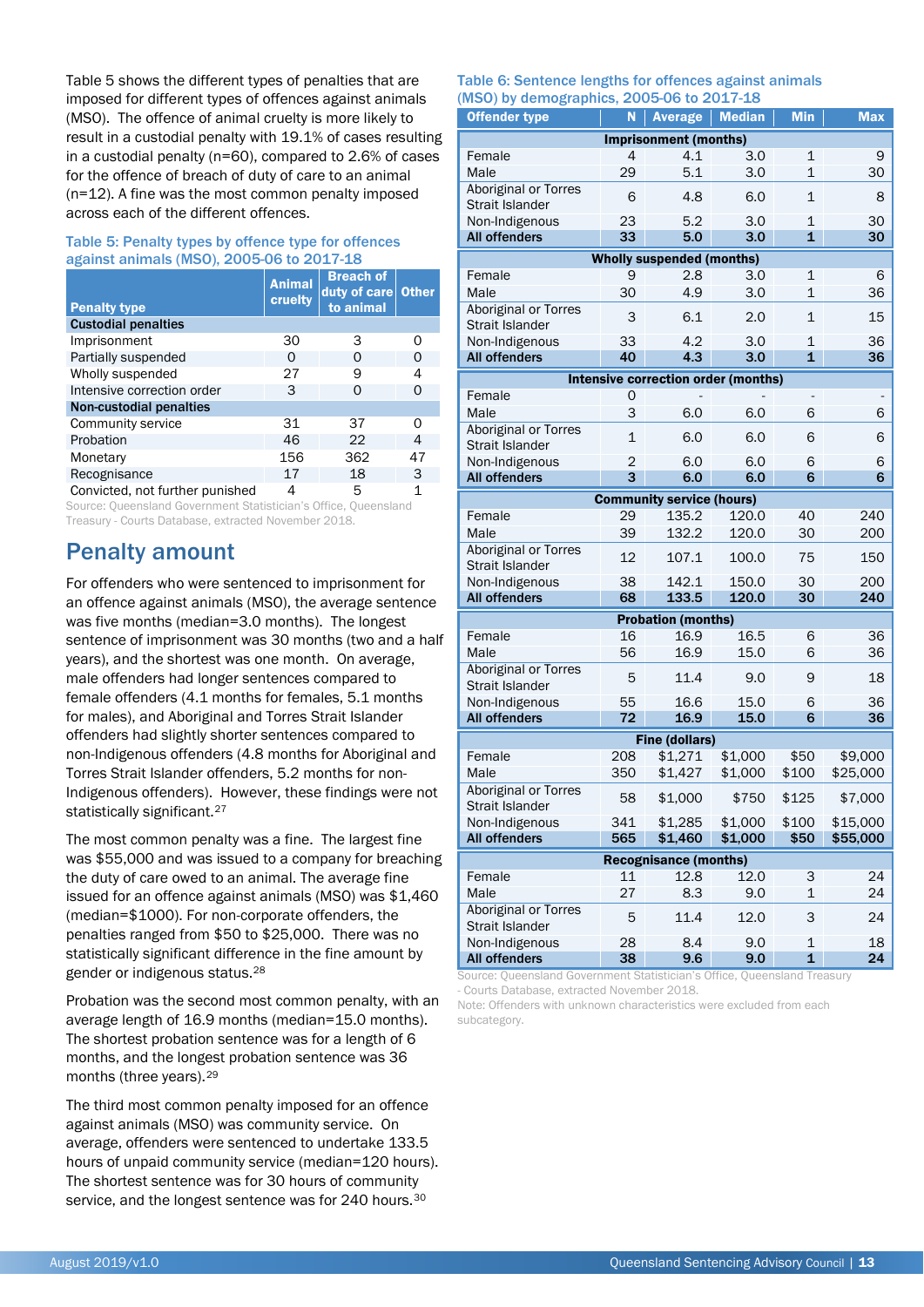# **Endnotes**

j

<sup>1</sup> "[The offence of serious animal cruelty] will apply to a narrow cohort of offenders who intentionally torture an animal. There are existing offences for certain acts of animal cruelty and it is anticipated that the majority of animal cruelty cases will continue to be prosecuted under section 18 of the *Animal Care and Protection Act 2001*. Section 468 (Injuring animals) of the *Criminal Code* also provides that any person who wilfully and unlawfully kills, maims or wounds, any animal capable of being stolen is guilty of an indictable offence. The offence carries up to three years imprisonment in the case of domestic animals and seven years if the animal in question is stock. These existing offences do not adequately provide for the case where a person intentionally inflicts severe pain and suffering on an animal; in effect, the torture of an animal. The maximum penalty for the new offence of seven years imprisonment is justified on the basis of the moral importance of animals and the obligation society owes to protect them from suffering and will encourage the imposition of sentences that meet community expectations."

– Explanatory Notes, *Criminal Law Amendment Bill 2014* (Qld) 6.

<span id="page-13-0"></span><sup>2</sup> The Australian and New Zealand Standard Offence Classification (ANZSOC) is released by the Australian Bureau of Statistics (ABS) and "provides a national statistical framework for classifying criminal behaviour in the production and analysis of crime and justice statistics". The offence of injuring animals is classified under group 1219: property damage, not elsewhere classified, which explicitly includes 'Kill/injure cattle or other animals' — see *Australian Bureau of Statistics, Australian and New Zealand Standard Offence Classification* (Catalogue No 1234.0, 2011, Third Edition) at page 78.

<span id="page-13-2"></span><span id="page-13-1"></span><sup>3</sup> One offender was sentenced for cruelty in the export or import of animals under s 303GP of the *Environment Protection and Biodiversity Conservation Act 1999* (Cth). As this offence is a Commonwealth offence, it falls outside the scope of this *Sentencing Spotlight* and will not be discussed further.

<span id="page-13-4"></span><span id="page-13-3"></span><sup>4</sup> For a definition of 'most serious offence' and other terms, refer to the technical paper available at: https://www.sentencingcouncil.qld.gov.au/research/sentencingspotlight

<sup>5</sup> The age of 48 offenders was unknown - these offenders were excluded from analysis relating to age.

<sup>6</sup> The gender of 7 offenders was unknown – these offenders were excluded from analysis relating to gender.

<sup>7</sup> Pearson's chi-square test:  $\chi^2(2) = 107.78$ ,  $p = 0.000$ 

<sup>8</sup> Independent groups t-test:  $t(593) = 1.35, p = 0.18, r = 0.06$  (equal variances not assumed)

<sup>9</sup> As at 30 June 2015. See Queensland Government Statisticians Office (GovStats), Population estimates by Indigenous Status, LGAs, 2001 to 2015, available at

<http://www.qgso.qld.gov.au/subjects/demography/atsipeople/tables/pop-est-indigenous-status/index.php> accessed 4 August 2017.

<sup>10</sup> The Aboriginal and Torres Strait Islander status of 212 offenders was unknown – these offenders were excluded from analysis relating to Aboriginal and Torres Strait Islander status.

<sup>11</sup> Pearson's chi-square test:  $\chi^2(2) = 9.02, p = 0.01$ 

<sup>12</sup> While the age of Aboriginal and Torres Strait Islander offenders is, on average, younger than the age of non-Indigenous offenders, it is important to note that the Aboriginal and Torres Strait Islander population has a younger age structure than the non-Indigenous population, with larger proportions of young people and smaller proportions of older people. For more details see Australian Bureau of Statistics, *Estimates of Aboriginal and Torres Strait Islander Australians,*  cat. no. 3238.0.55.001.

<sup>13</sup> Pearson's chi-square test:  $\chi^2(1) = 0.19, p = 0.66$ 

<sup>14</sup> All offences under the *Animal Care and Protection Act 2011*(Qld) must be dealt with in the Magistrates Court (see s 178 of that Act), whereas the offence of serious animal cruelty under s 242 of the *Criminal Code* (Qld) must be tried and/or sentenced in the District Court (see Chapter 58A of the *Criminal Code* (Qld)).

<sup>15</sup> Pearson's chi-square tests. Gender:  $\chi^2(1) = 0.10$ ,  $p = 0.75$ ; Aboriginal or Torres Strait Islander status:  $\chi^2(1) = 1.38$ ,  $p = 0.24$ 

<sup>16</sup> Independent groups t-test:  $t(397) = 1.27, p = 0.20, r = 0.06$  (equal variances not assumed)

<sup>17</sup> Independent groups t-test:  $t(607) = 1.14$ ,  $p = 0.26$ ,  $r = 0.05$  (equal variances not assumed)

<sup>18</sup> To calculate recidivism, offenders were linked across multiple court events to identify occurrences of prior offending and reoffending. This offender linkage was undertaken by the Queensland Government Statistician's Office, and involved both deterministic and probabilistic matching techniques to account for anomalies in data systems in relation to common administrative data errors relating to issues, such as the use of nicknames and transposed details.

This linkage has been performed for court events that were finalised before 30 December 2017. As such, this *Sentencing Spotlight* does not include recidivism analysis for cases finalised beyond this date.

Recidivism in this *Sentencing Spotlight* includes all criminal offences and traffic offences sentenced in a court.

<sup>19</sup> Independent groups t-test:  $t(108) = -4.66$ ,  $p = 0.000$ ,  $r = 0.41$ (equal variances not assumed)

<sup>20</sup> Independent groups t-test:  $t(107) = -4.36$ ,  $p = 0.000$ ,  $r = 0.39$ (equal variances not assumed)

<sup>21</sup> Independent groups t-test:  $t(95) = -1.54$ ,  $p = 0.12$ ,  $r = 0.16$  (equal variances assumed)

<sup>22</sup> Independent groups t-test:  $t(20) = -2.91$ ,  $p = 0.009$ ,  $r = 0.54$  (equal variances not assumed)

<sup>23</sup> The power to make a prohibition order is in *Animal Care and Protection Act 2001* (Qld) s 183. 'Animal welfare offence' is defined in the schedule to the *Animal Care and Protection Act 2001* (Qld).

<sup>24</sup> *Animal Care and Protection Act 2001* (Qld) s 184.

25 In the administrative system used to record data, prohibition orders came into use for data input on 15 October 2010 (2010-11). Prior to that year, the only way users could enter prohibition orders was to use a General Order with free text mentioning the prohibition order. Data for years prior to this date is not reliable for statistical purposes and has not been included in this publication.

<sup>26</sup> The Queensland Sentencing Advisory Council's Queensland *Sentencing Guide* is available at: https://www.sentencingcouncil.qld.gov.au/\_\_data/assets/pdf\_file/000

4/572161/queensland-sentencing-guide.pdf

<sup>27</sup> Independent groups t-tests. Gender:  $t(31) = -0.36, p = 0.72, r =$ 0.07 (equal variances assumed); Aboriginal or Torres Strait Islander status:  $t(27) = -0.14$ ,  $p = 0.89$ ,  $r = 0.03$  (equal variances assumed).

<sup>28</sup> Independent groups t-tests. Gender:  $t(553) = -1.19$ ,  $p = 0.24$ ,  $r =$ 0.05 (equal variances not assumed); Aboriginal or Torres Strait Islander status:  $t(91) = 1.81$ ,  $p = 0.07$ ,  $r = 0.19$  (equal variances not assumed).

<sup>29</sup> This reflects the statutory minimum (6 months) and maximum (3 years) periods available for probation orders: *Penalties and Sentences Act 1992* (Qld) s 92(2)(a).

<sup>30</sup> This reflects the minimum (40 hours) and maximum (240 hours) range of community service hours that can be imposed: *Penalties and Sentences Act 1992* (Qld) s 103(2)(a). The imposition of a 30-hour order as captured in the data appears to be an anomaly.